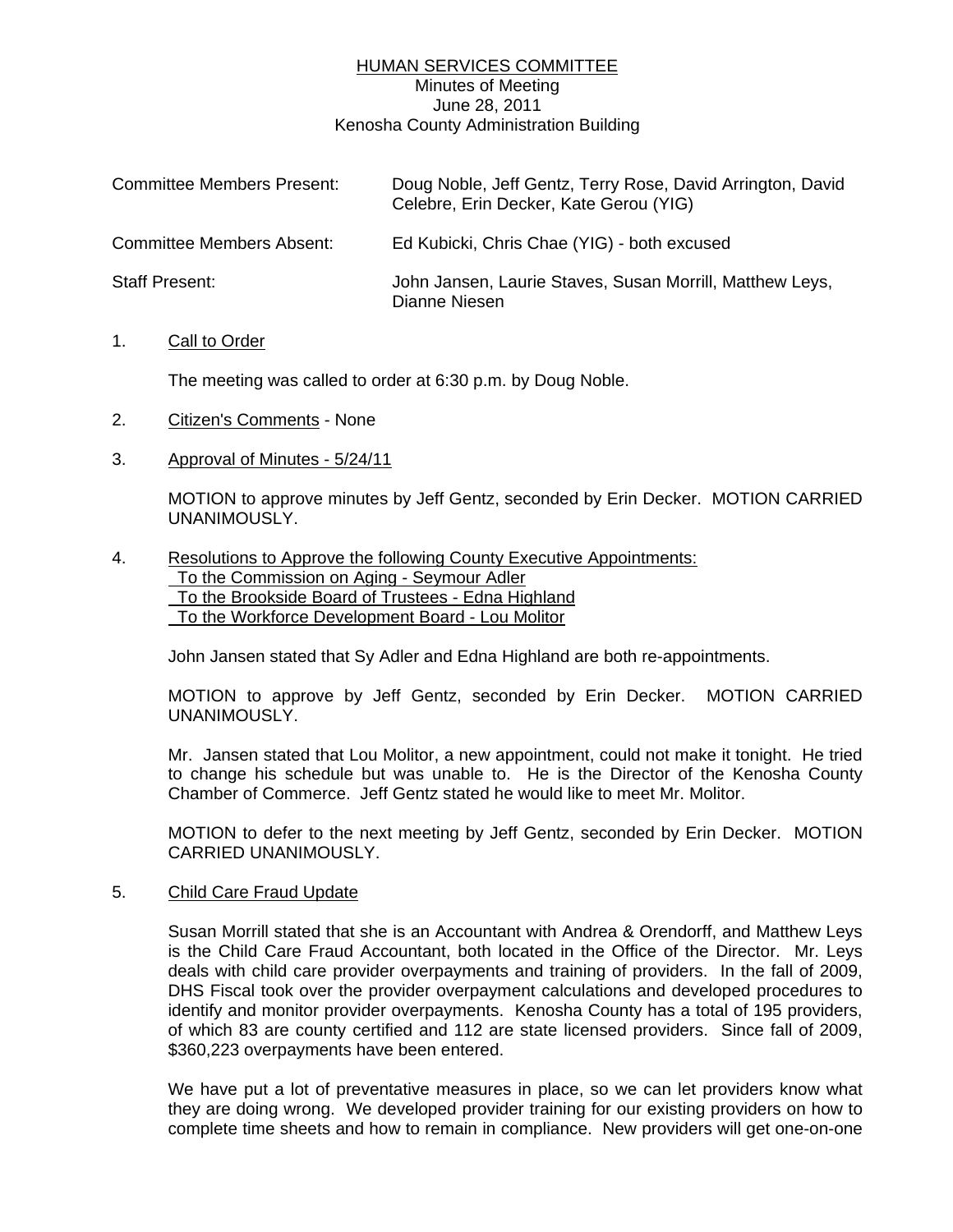training from Mr. Leys. We are now requiring providers to sign an MOU in which they agree to comply with the requirements.

 If someone comes in asking for child care with a specific provider, the upfront process now has an alert to detect if that provider has too many children. Mr. Leys reviews all of the provider time sheets. If they are reporting that kids are there 100% of the time, that would be a red flag because kids get sick, etc. Mr. Leys developed a formula for computing potential overpayment, which the State Auditor now uses at the State level. If there is an overpayment, Mr. Leys sends a certified letter to the provider asking them to call and schedule a meeting with him. He explains to them what they are doing wrong, and they understand. Only 2 people have filed appeals after talking to Mr. Leys and both were settled without going before an Administrative Law Judge.

 Some providers were not accurately reporting their income from Shares to their ES workers, so that would be a FoodShare overpayment. We now have a system in place to provide the ES workers with a listing of child care providers, and they are cross-checked. This has reduced the number of FoodShare overpayments.

 We can go to a provider at anytime and ask for their attendance sheets. Mr. Leys takes the CIP certifier with him when he goes out on provider monitoring visits. This allows for certification of the site as well as potential payment problems. We also now have a camera to take pictures if there are safety issues of the children. John Jansen explained that there is no requirement for DHS to go out to providers. CIP needs to make 4 visits a year for the provider's certification

 Mr. Leys is trying to visit all of the child care providers. Some providers didn't know they were doing something wrong because of literacy problems or language problems. Now they are being helped with the training.

 Jeff Gentz asked if we have adequate staff. Ms. Morrill replied 'yes', and we have been able to clean up some of our problem provider payments. Some providers are calling to say they don't want to be a provider anymore. Mr. Leys added that usually there are some violations - some problem providers we are continually looking at. There were about 10 providers that we pursued aggressively and they are no longer providers. There is a lot of training involved to be a child care provider. The majority of providers in Kenosha County are not out to commit fraud. Mostly, it's billing problems, which we will follow-up, and if the problem is not corrected, we will suspend that provider's license.

Ms. Morrill stated that there is no law against grandparents watching their grandchildren.

 Erin Decker asked about the people who are receiving the services - the "circles" - watching each other's kids. Mr. Leys replied that we are training the providers, and we have them sign an MOU, so in the future, "not knowing" will not be an excuse.

 Doug Noble asked how the overpayments are handled and how much we recover? Ms. Morrill responded that if the provider is still getting paid, the State will deduct 25% from their check. Otherwise the State takes over the debt collection and could issue liens. This is all State money. It all goes back to the State.

 Laurie Staves stated that when the Milwaukee child care fraud hit the headlines in the paper two years ago, Susan Morrill took the lead in studying all of the statutes and set up the Kenosha County Fraud Plan. The State gave us a very small amount, less than \$50,000, to provide these services.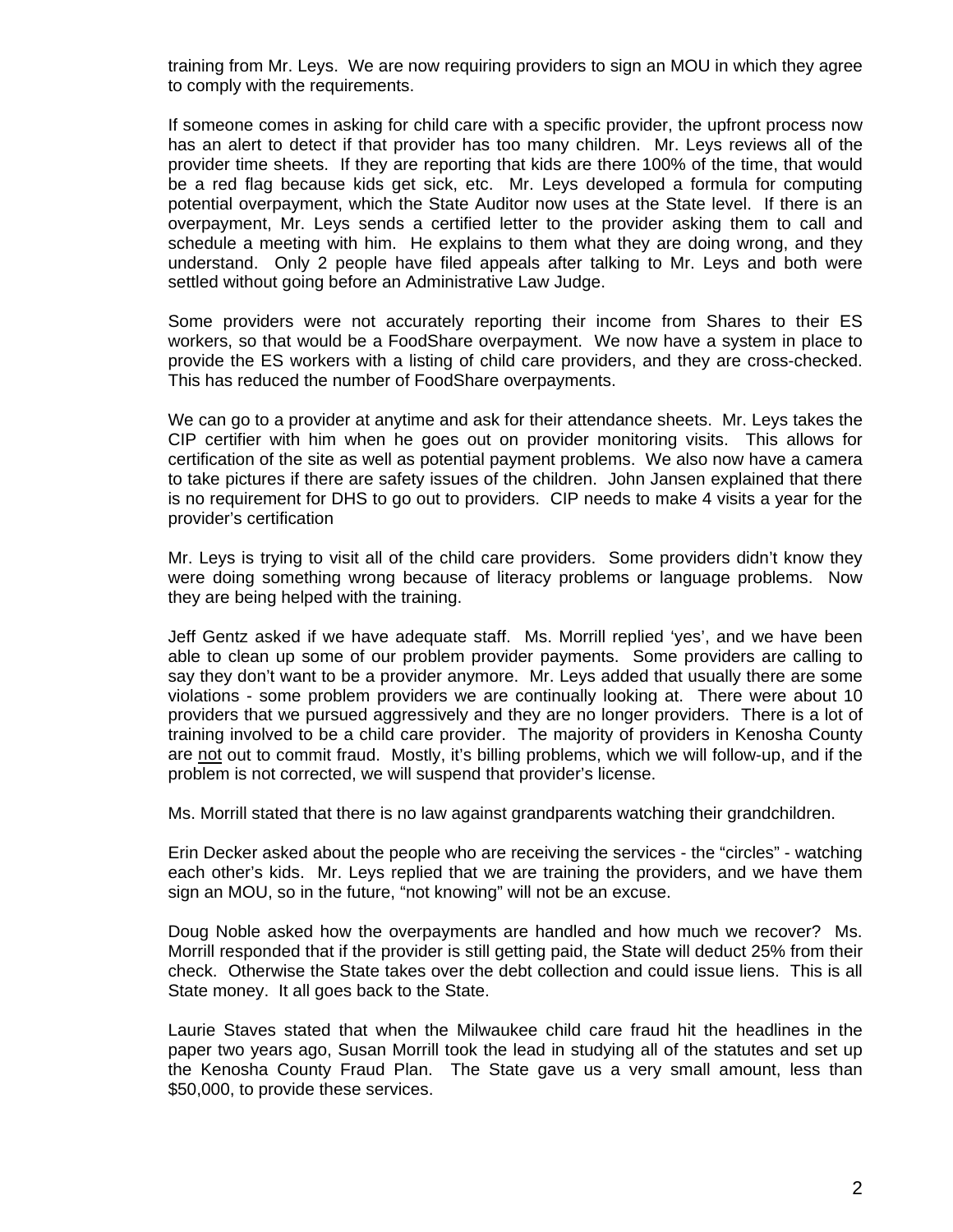Ms. Morrill said that people have to be eligible for W-2 to be eligible for child care. And we have called employers and have gotten work schedules if there is a question about the time sheets to make sure people are reporting correctly. We will continue to monitor this closely.

 Ms. Morrill pointed out the Kenosha County Fraud Plan Org Chart. We were required to put this together. We have referred one case to law enforcement but it didn't go anywhere.

 Terry Rose asked how many kids are in the SHARES child care. Ms. Morrill didn't have that number but said she will e-mail that information to the committee members.

 Ms. Morrill concluded her report, saying that the State recently hired 31 auditors to investigate child care fraud, all for Milwaukee County.

 MOTION to receive and file by Jeff Gentz, seconded by Erin Decker. MOTION CARRIED UNANIMOUSLY.

#### 6. DHS - "Request for Proposal" (RFP) Process

 Dianne Niesen, DHS Contract Monitor, did a power point presentation explaining how DHS selects service providers for its programs and distributed a sample packet of RFP information. She informed the committee members that this presentation will also be added to the KCDHS website. We have people contacting us about our RFP process because of our high standards. Our programs are designed by public need and state and federal mandates. In addition to the RFP process, we also do RFAs which is used to seek applications from qualified providers when more than one provider is needed for the same service. This would be used for residential services for DADS' clients and for mental health services.

 RFPs are usually on a 3-5 year cycle. Public notice of an RFP is provided through our website, newspapers, and e-mails to current providers and any provider who had expressed an interest in future RFPs.

 The RFP evaluation is completed through a team of reviewers, and they are trained in our process. There are generally 3-5 or sometimes 7 reviewers, consisting of supervisors and others knowledgeable in this type of service. We have used KUSD people in past RFPs.

 We are not required to bid all of our contracted services, but 80% of our services are either RFP'd or RFA'd. Others are sole sourced, such as placement services through DCFS, doctors, hospitals, client-identified providers, emergency services, etc. Another county reviewed the bid process in 6 counties, and we ranked higher than the other counties.

 When the RFP is out, everyone gets the same information. The division directors and supervisors develop their program service descriptions. Outcome measurements are also required.

 We use standard contract forms that are modeled after state and federal models. Corp. Counsel also approves our templates, and changes are made when there are changes in law. Any modifications to contracts during the year for additional funding, reduced funding, etc. are done via Amendments. We can suspend or terminate a contract with notice, and we will work closely with Corp Counsel in doing this. We have a detailed database for our contracts - our Contract Management System.

 We have gone green - we now scan contracts and amendments, and e-mail them to our providers. This saves on copying and mailing costs.